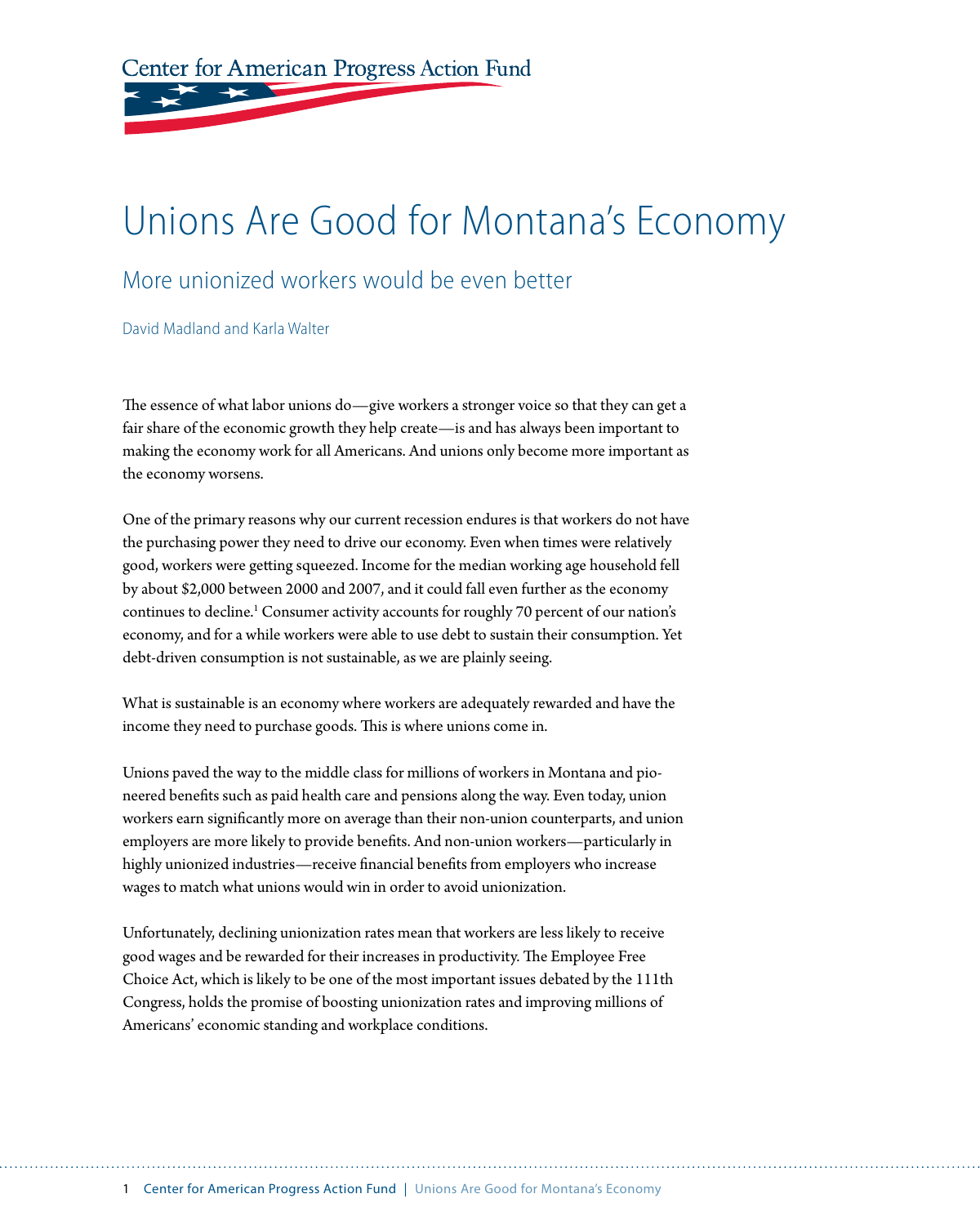#### Unions help workers achieve higher wages

Union members in Montana and across the country earn significantly more than nonunion workers. Over the four-year period between 2004 and 2007, unionized workers' wages in Montana were on average 13.9 percent higher than non-union workers with similar characteristics.<sup>2</sup> That means that, all else equal, Montana workers that join a union will earn 13.9 percent more—or \$2.23 more per hour in 2008 dollars—than their otherwise identical non-union counterparts.3

Yet union coverage rates have been declining for several decades. In 1983, the first year for which state level unionization data is available, 20.6 percent of workers in Montana were either members of a union or represented by a union at their workplace.<sup>4</sup> By 2008, that portion declined to 15.7 percent.<sup>5</sup>

### Workers' wage growth lags as American productivity increases

Workers helped the economy grow during this time period by becoming ever more productive, but they received only a small share of the new wealth they helped create. Throughout the middle part of the 20th century—a period when unions were stronger— American workers generated economic growth by increasing their productivity, and they were rewarded with higher wages.<sup>6</sup> But this link between greater productivity and higher wages has broken down.

Prior to the 1980s, productivity gains and workers' wages moved in tandem: as workers produced more per hour, they saw a commensurate increase in their earnings. Yet wages and productivity growth have decoupled since the late 1970s. Looking from 1980 to 2008, nationwide worker productivity grew by 75.0 percent, while workers' inflation-adjusted average wages in Montana increased by only 6.0 percent, which means that workers were compensated for only 8 percent of their productivity gains.<sup>7</sup>

The cost of benefits—especially health insurance—has increased over time and now accounts for a greater share of total compensation than in the past, but this increase is nowhere near enough to account for the discrepancy between wage and productivity growth.<sup>8</sup> For example, according to analysis by the Center for Economic and Policy Research, between 1973 and 2006 the share of labor compensation in the form of benefits rose from 12.6 percent to 19.5 percent.<sup>9</sup>

If Montana's workers were rewarded for 100 percent of their increases in labor productivity between 1980 and 2008—as they were during the middle part of the 20th century—average wages would be \$26.53 per hour—65.1 percent higher than the average real wage in 2008.10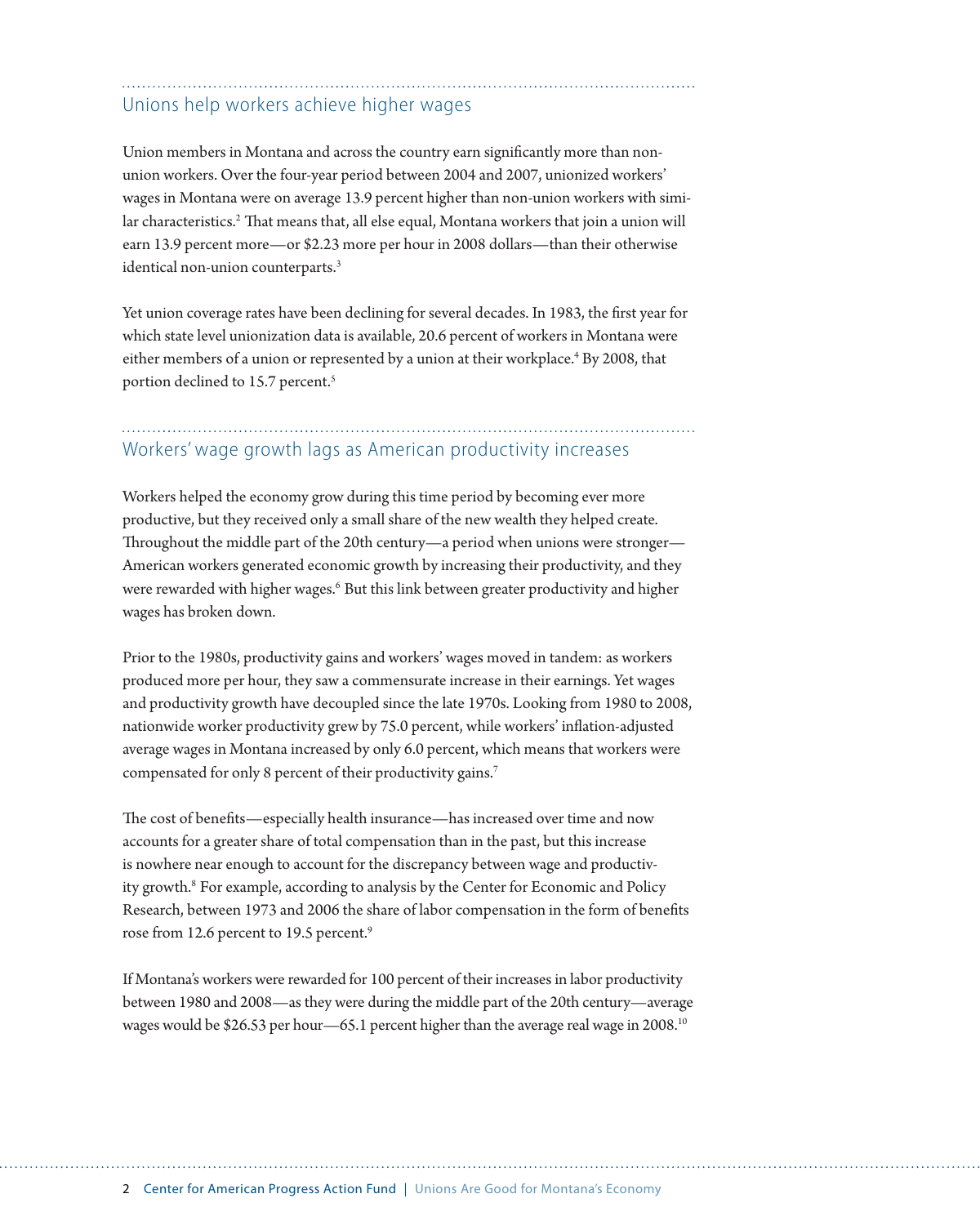### Unionization rewards workers for productivity growth

Slow wage growth has squeezed the middle class and contributed to rising inequality.<sup>11</sup> But increasing union coverage rates could likely reverse these trends as more Americans would benefit from the union wage premium and receive higher wages. If unionization rates were the same now as they were in 1983 and the current union wage premium remained constant, new union workers in Montana would earn an estimated \$74 million more in wages and salaries per year.12 If union coverage rates increased by 5 percentage points over current levels, Montana's newly unionized workers would earn an estimated \$76 million more in wages and salaries per year.13 Non-union workers would also benefit as employers would likely raise wages to match what unions would win in order to avoid unionization.14

## Increased unionization would boost Montana's annual state wages

Union employers are also significantly more likely to provide benefits to their employees. Union workers nationwide are 28.2 percent more likely to be covered by employer-provided health insurance and 53.9 percent more likely to have employer-provided pensions compared to workers with similar characteristics who were not in unions.<sup>15</sup>

#### Conclusion

Nearly three out of five survey respondents from a Peter Hart Research Associates poll report that they would join a union if they could, but workers attempting to unionize currently face a hostile legal environment and are commonly intimidated by aggressive anti-union employers.16 The Employee Free Choice Act would help workers who want to join a union do so by ensuring fairness in the union selection process with three main provisions: workers would have a fair and direct path to join unions through a simple majority sign-up; employers who break the rules governing the unionization process would face stiffer penalties; and a first contract mediation and arbitration process would be introduced to thwart bad-faith bargaining.

Passing the Employee Free Choice Act and making it harder for management to threaten workers seeking to unionize would be good for Montana's workers. It would help boost workers' wages and benefits. And putting more money in workers' pockets would provide a needed boost for Montana's economy. Increasing unionization is a good way to get out of our current economic troubles.

*The Center for American Progress Action Fund would like to thank the Center for Economic and Policy Research for providing the state-by-state analysis of the union wage premium.*

#### **Annual state wages increase if unionization increased in Montana**

Wages earned statewide (in \$ billions)



Source: Authors' calculations based on CEPR estimates of the union premium from the Current Population Survey Micro-Data for all wage and salary workers 16 years and older; CAPAF analysis of the Current Population Survey and Current Employment Statistics Survey (National); and unionized workforce data from Barry T. Hirsch and David A. Macpherson, "Union Membership and Coverage Database from the Current Population Survey," available at http:// ww.unionstats.com (last accessed December 2008). Note: Total wages collected includes all hourly wage and salary workers. Total wage data extrapolated from 2008 average state wage for wage and salary workers. The estimated total wages collected if unionization increased to the 1983 level does not include any estimate of the wage benefit to non-union workers. Estimated total wages would be higher if this benefit were included.